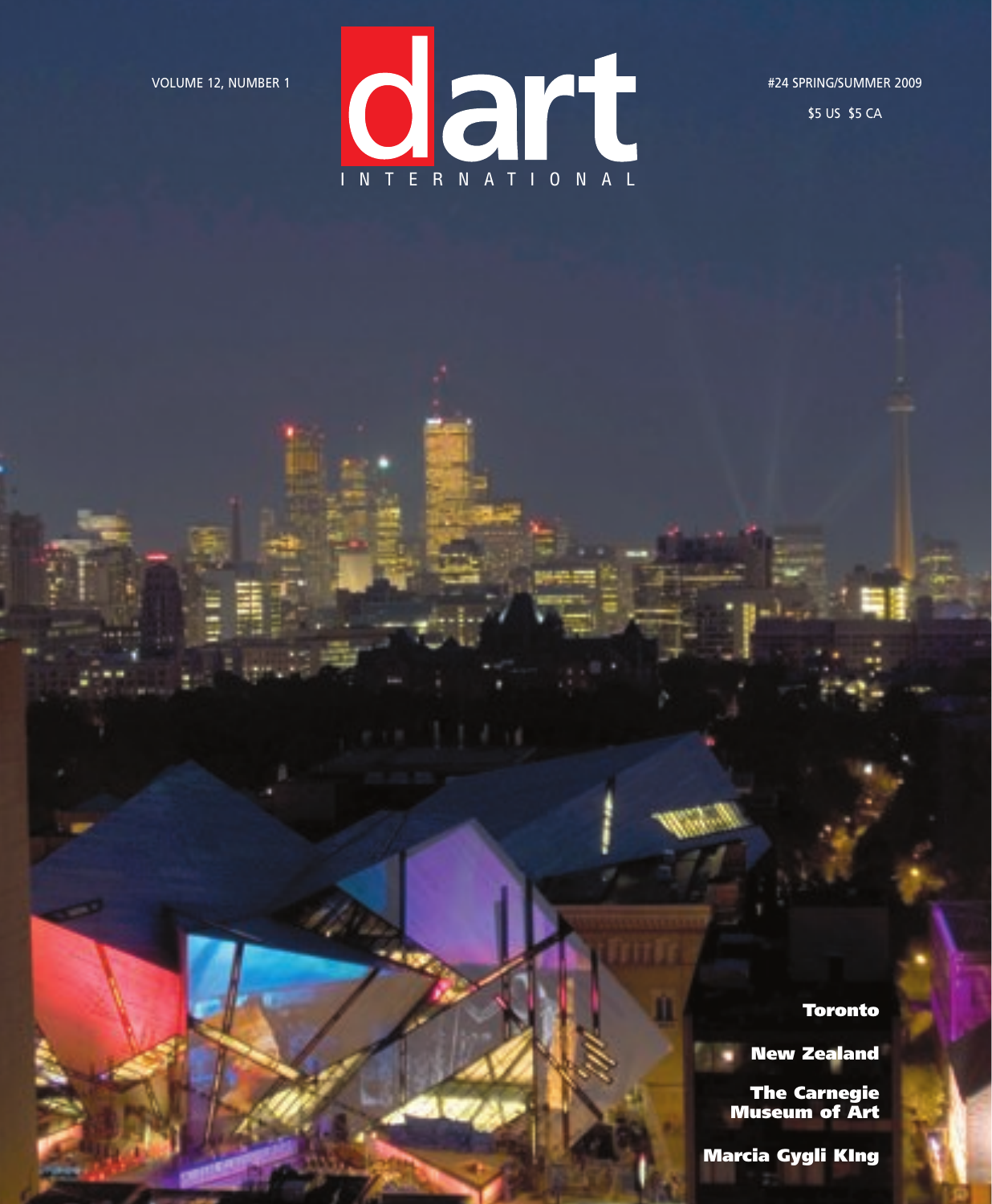

Volume 12, number 1 Spring/Summer 2009

*Publisher & Editor* **Steve Rockwell**

*U.S. Editor* **D. Dominick Lombardi**

*New York Editor* **Dominique Nahas**

*Pacific Editor* **Koan Jeff Baysa**

*New York Marketing* **Robert Curcio**

*San Antonio Associate* **Bill FitzGibbons**

*Richmond Associate* **Joseph H. Seipel**

*Editorial Contributors Los Angeles*  **Bruce Bauman Clayton Campbell Peter Frank George Melrod Craig Stephens**

> *Middle East* **Janet Bellotto**

*New York* **Koan Jeff Baysa Christopher Chambers Robert Curcio Mary Hrbacek D. Dominick Lombardi Robert Mahoney Dominique Nahas Valery Oisteanu Edward Rubin Gae Savannah Jeanne C. Wilkinson**

*Toronto* **Gary Michael Dault Ashley Johnson Earl Miller**

© 2008 Steve Rockwell ISSN 1480-4131

#### **dART INTERNATIONAL**

750A St. Clair Ave. W., Toronto Ontario, Canada M6C 1B5 Tel: 416-651-5778 E-mail: info@dartmagazine.com www.dartmagazine.com

# INSIDE



*Canadian Opera Company's* Four Seasons Center for the Performing Arts *- Diamond and Schmitt architects. Photo: Sam Javanrou*

#### Toronto's Art, Architecture, People and Food

Hell-bent on achieving world-wide recognition like no other city in North 12 America was Edward Rubin's impression of Toronto. With recent make-overs for Art Gallery of Ontario, the Royal Ontario Museum, and the Gardener Museum, the city readies to strut its cultural stuff to the world

#### Gateway to the Pacific: New Zealand Contemporary Art

Art advisor and curator Helen Klisser During brings the art of New Zealand 19 into a global perspective in discussions with D. Dominick Lombardi

# Six Views of the Carnegie International

John Mendelsohn makes sense of the massive *Life on Mars* exhibit 22 at the Carnegie Museum of Art in Pittsburgh

## Marcia Gygli King: Forty Years

A concurrent retrospective at University of Texas at San Antonio, Southwest 25 School of Art & Craft, and San Antonio Museum of Art on the work of Marcia Gygli King is covered by Steve Rockwell

*Royal Ontario Museum Night View. Image: Royal Ontario Museum © 2008*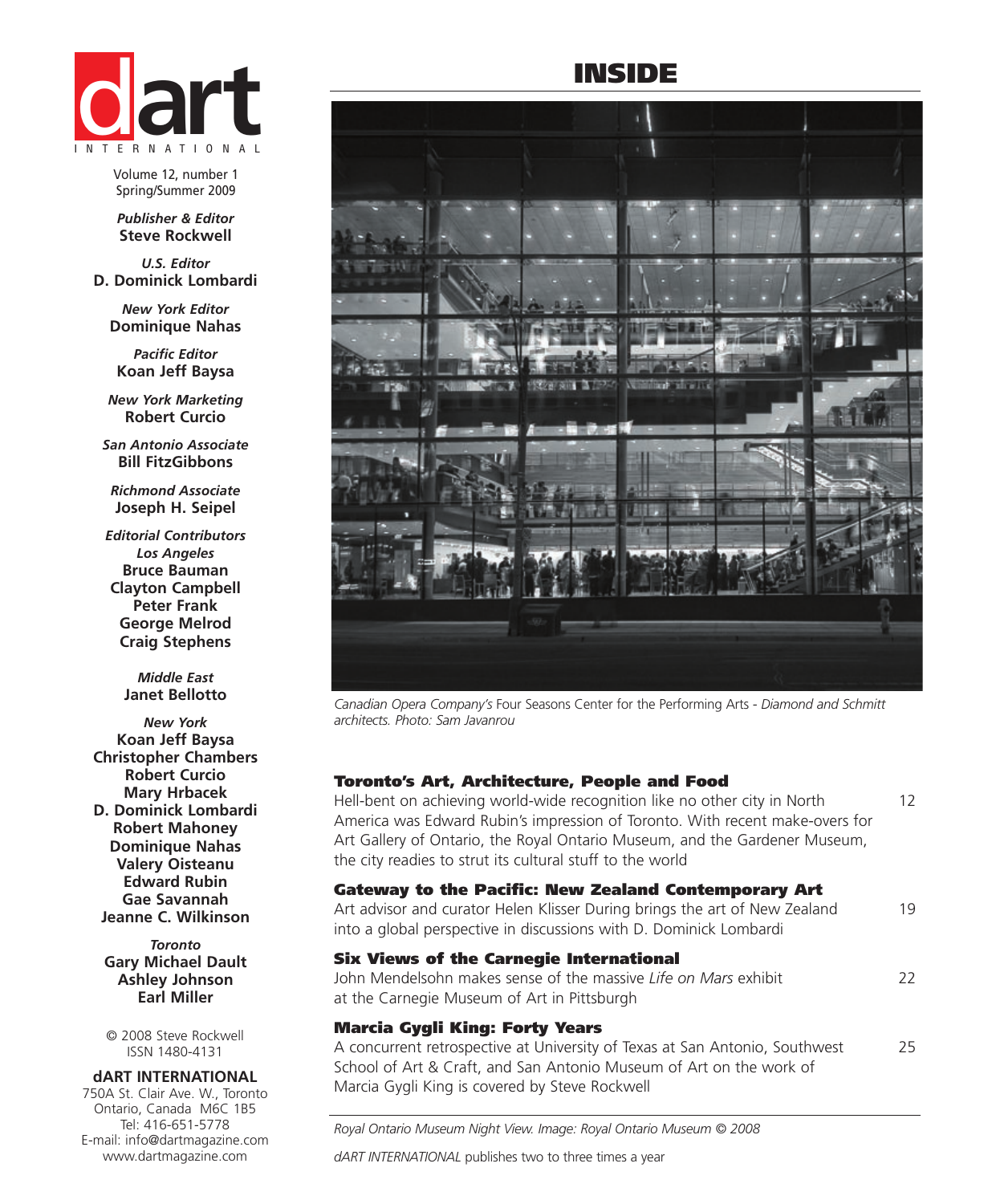

*Top left: Robert G. Edelman,* Now or Whenever*, 2008, India ink watercolor and charcoal on paper, 8-3/4 x 10-3/4". Top right: New Zealand artist Hye Rim Lee,in her studio in New York. Above right: Marlene Dumas,* Waiting*, oil on canvas. Avove right: Royal Ontario Museum's* The Nature of Diamonds Exhibition *- Oppenheimer Diamond. Photo: Chip Clark Copyright Smithsonian Institution*

### Winter Salon-Works on Paper

| at Björn Ressle Gallery in New York by D. Dominick Lombardi                                                                                           | 28 |
|-------------------------------------------------------------------------------------------------------------------------------------------------------|----|
| <b>Ruminations in Paper</b><br>Drew Shiflett at Lesley Heller in New York by Christopher Hart Chambers                                                | 31 |
| <b>The Erotic Muse</b><br>Marlene Dumas at the MoMA in New York by Robert C. Morgan                                                                   | 32 |
| Triangulating New York, Toronto & Bermuda<br>Two Artists from Bermuda and Ten from Toronto<br>at the National Arts Club in New York by Steve Rockwell | 34 |
| <b>Body Mappings</b><br>Eileen Senner, Kaethe Kauffman, Tina Blondell and Giedre Montvila<br>at Allen Gallery in New York by Mary Hrbacek             | 37 |
| <b>Ripped and Torn</b><br>Group Show at 532 Gallery Thomas Jaeckel in New York by Robert Curcio                                                       | 39 |
| <b>Reflections on the Olympic Moment</b><br>A glimpse of the Arts of Beijing by Janet Bellotto                                                        | 41 |
| <b>Nostalgia for the Present</b><br>Recent Work of D. Dominick Lombardi at Artlexis in New York<br>by Stanford Kay                                    | 43 |
|                                                                                                                                                       |    |



*Sali Taylor,* Not in Oz Anymore *(detail), 2008, collage on wood*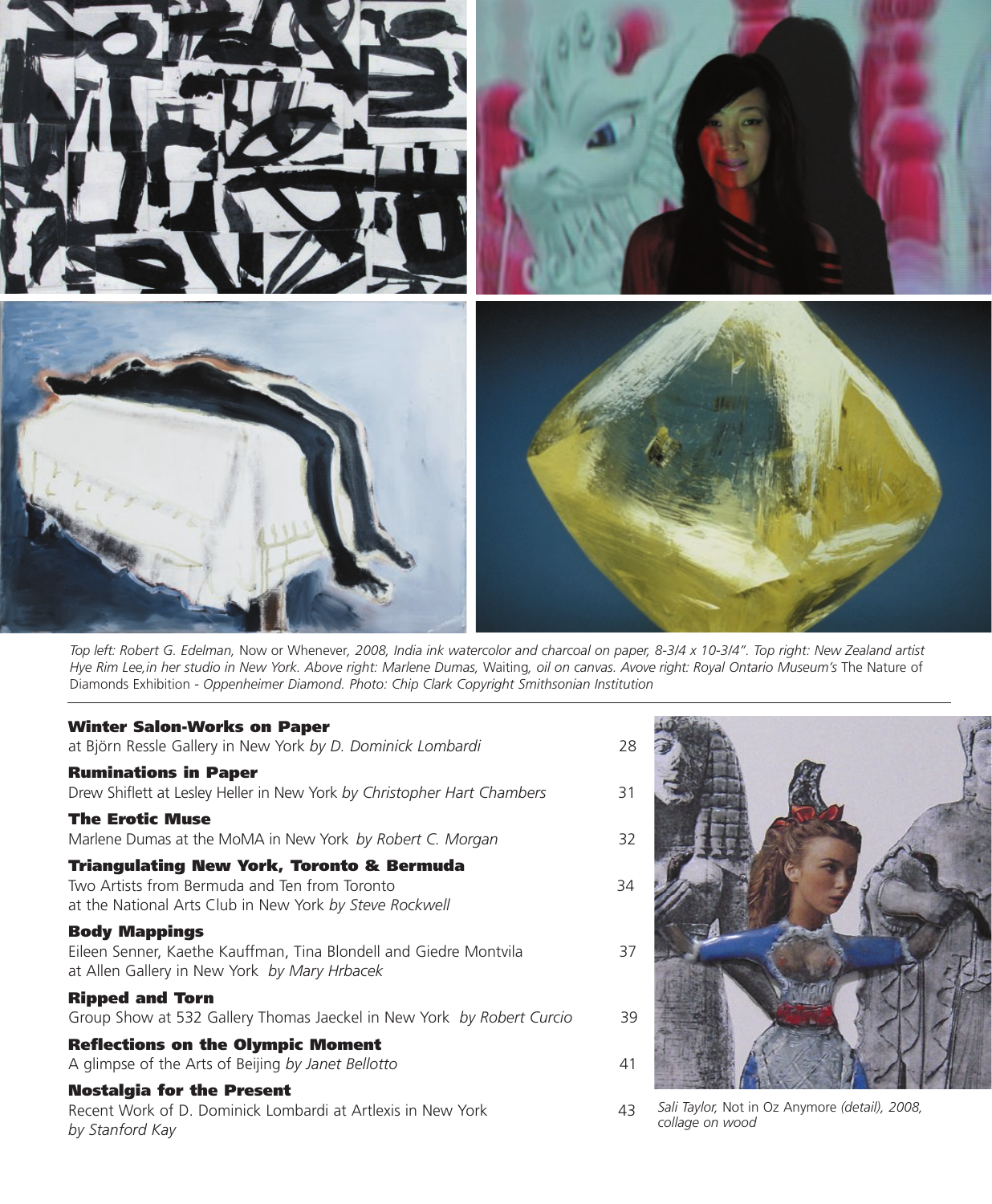

*Kaethe Kauffman,* Black, Blue, detail*, 2003, mixed media geclee, 24 x 36"*

# Body Mappings

Eileen Senner, Kaethe Kauffman, Tina Blondell and Giedre Montvila at Allen Gallery in New York

## by Mary Hrbacek

In the exhibition entitled *Body Mapping*, Eileen Senner, Kaethe Kauffman, Tina Blondell and Giedre Montvila explore the human body, each from their individual standpoint, whether the focus is on metaphysical issues, bodily mechanisms, personal growth patterns, or societal obsessions with superficial appearances. No subject in art is more enduring or diverse than the human figure, a versatile platform for each artist to hone her artistic vision. The desire to conceal one's flaws to gain acceptance, achieve heightened beauty or be sexually alluring predates ancient Egyptian culture. In popular culture, these reasons are taken by media hype to extremes in the interests of commercialism. Youth and beauty are worshiped with quasi-religious zeal to the exclusion of positive character, or personal behavior.

Eileen Senner's enigmatic painted, oil glazed wood panels display glowing fragmented torsos set in dark expanses of undefined space that reveal few clues to their origins or identity. Without a light source, they emanate illumination from within, creating a magical or occult aura. Their anonymity recalls fragmented Greek and Roman antiquities while the softened contours provide atmospheric effects

evoking eternity. Inspired by the ineffable content in the cave paintings at Altamira, Spain, the panels display illuminated figures of men, as indicated by the absence of the indented waistline typical of female anatomy. The subtle indications of neck, shoulders, buttocks and upper arms signal the human form, demonstrating how even small details provide visual clues that aid in labeling objects. Are they

warriors or workers, statesmen or hunters? Faint networks of surface patterns, wrinkled lines, sponged pockmarks, or parallel lines and indentations are among the few visual details that give the viewer information with which to speculate as to the history and meaning of the severely introspective representations. The distressed, aged surfaces embedded in layers of glazed paint create the illusion of matter worn away by the elements, suggesting the passage of millennia. These profound mute manifestations recall Rembrandt's painting *Aristotle Contemplating the Bust of Homer*. The quietly mysterious, iconic forms elicit the glowing quality of lingering human life, even in the midst of disintegration. When we ask "Where does the I reside?" we recognize that even fragmented anatomy speaks of the human being, which is informed by a human presence. It is left to the viewer to appreciate their mysterious beauty despite the obscurity of their origins. As virtually noumenal forms, they are objects of intuition, devoid of adequate sense data to make them knowable to us absolutely.

In her sophisticated hand-painted photographs, Kaethe Kauffman probes the body's dynamics, bringing muscular substructures to light in surface patterns created by paint-drenched string. Kauffman compares the skin's surface on cropped forms, before and after patterning occurs. Muscular empowerment and autonomy are established as the body, in essence, paints itself. Marked by designs that demonstrate their functions, a palm devoid of fingers

or isolated individual fingers yield narratives of self-reliance and physical coordination. Square shoulders and tapering waist project a strain of beauty independent of sexual connotations. There is no passivity in evidence; a new rigorous definition of femininity is forged as the beauty of form merges with its function. The body's mechanisms emerge as singularly dynamic; the elbows and arms disclose no gender; the nuanced textures and juxtaposed forms suggest, with graphic power, choreographed bodily movements. Kauffman investigates how fine muscle movements impact the individual, leading to increased selfawareness. In *Muscle Movement: Blue Elbow*, she explores the effects of the aging process by comparing similarly painted young and old skin. Kauffman derails passive art historical females by her focus on the non-reproductive aspects of the female body. There is purpose and significance in every move the body makes, a fact she patiently highlights as she champions the belated recognition of the body as a symbol of both male and female strength and power.

Giedra Montvila takes issue with the barrage of media-generated glamour propaganda that inundates people daily, manufacturing images of desire that feed the consumer culture. She is concerned with sifting the real from the false among the panoply of commercial images that accost us. Montvila's awareness of this destructive cultural obsession arises from

*Giedre Montvila,* Lipstick*, pencil on paper, 14 x 11"*